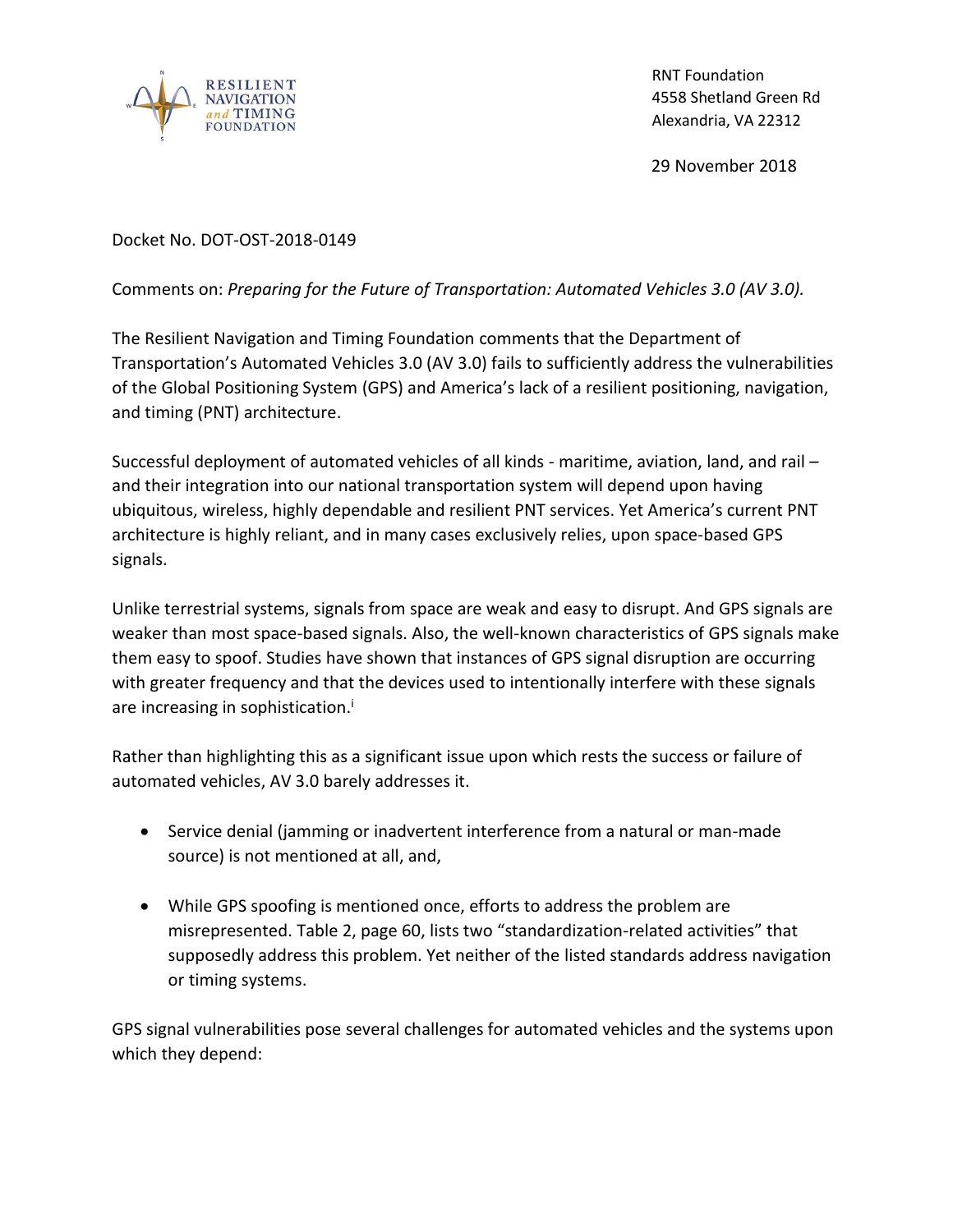**Initializing Navigation Systems** – On-going navigation of automated vehicles will rely largely on hyper-accurate maps, cameras, wheel counters, Lidar and other on-board sensors that do not require external input. However, external reference positioning will still be required to initialize systems after complete shutdowns. If such a vehicle is in an underground garage, an urban canyon, or if GPS is disrupted in the area, initialization of vehicle navigation could fail.

**Connected Cars/Intelligent Transportation Systems** - **Network Integrity** – Connecting vehicles with each other and coordination/control systems via wireless networks is essential for intelligent transportation systems. GPS timing signals are essential for synchronization and proper functioning of wireless networks.<sup>ii</sup> Disruptions of GPS signals can disable or degrade these networks.

**Connected Cars/Intelligent Transportation Systems – Own Location –** Connected cars will communicate their location to other cars and ITS components. Most approaches call for communicated vehicle locations to be derived from GPS. The ease with which GPS signals can be denied or imitated makes this risky.

The Secretary of Transportation can address the challenges posed by GPS vulnerabilities and ensure our nation's transportation system always has the PNT services it needs by fulfilling the department's long-standing obligation to acquire a national backup capability for GPS.

National Presidential Security Directive 39 directs the Secretary to, in consultation with the Secretary of Homeland Security, acquire such a capability to protect our national and economic security when GPS signals are not available. Despite this mandate having stood for fourteen years, the department has failed to do so.

The government committed to establishing an eLoran system for this purpose in 2008, and again in 2015. These commitments were based upon rigorous studies and analyses by interagency teams supported by academic centers of excellence.

eLoran signals can provide wireless, very difficult to disrupt positioning, navigation, and timing information via completely different phenomenology than GPS. They are precise enough to meet projected 5G and many other network and GPS backup needs. While GPS signals are weak, very high frequency signals from space, eLoran signals are very powerful, low frequency signals from transmitters on Earth. Something that could impact one type of signal would be very, very unlikely to impact the other. Users who access both would be virtually immune to disruption.